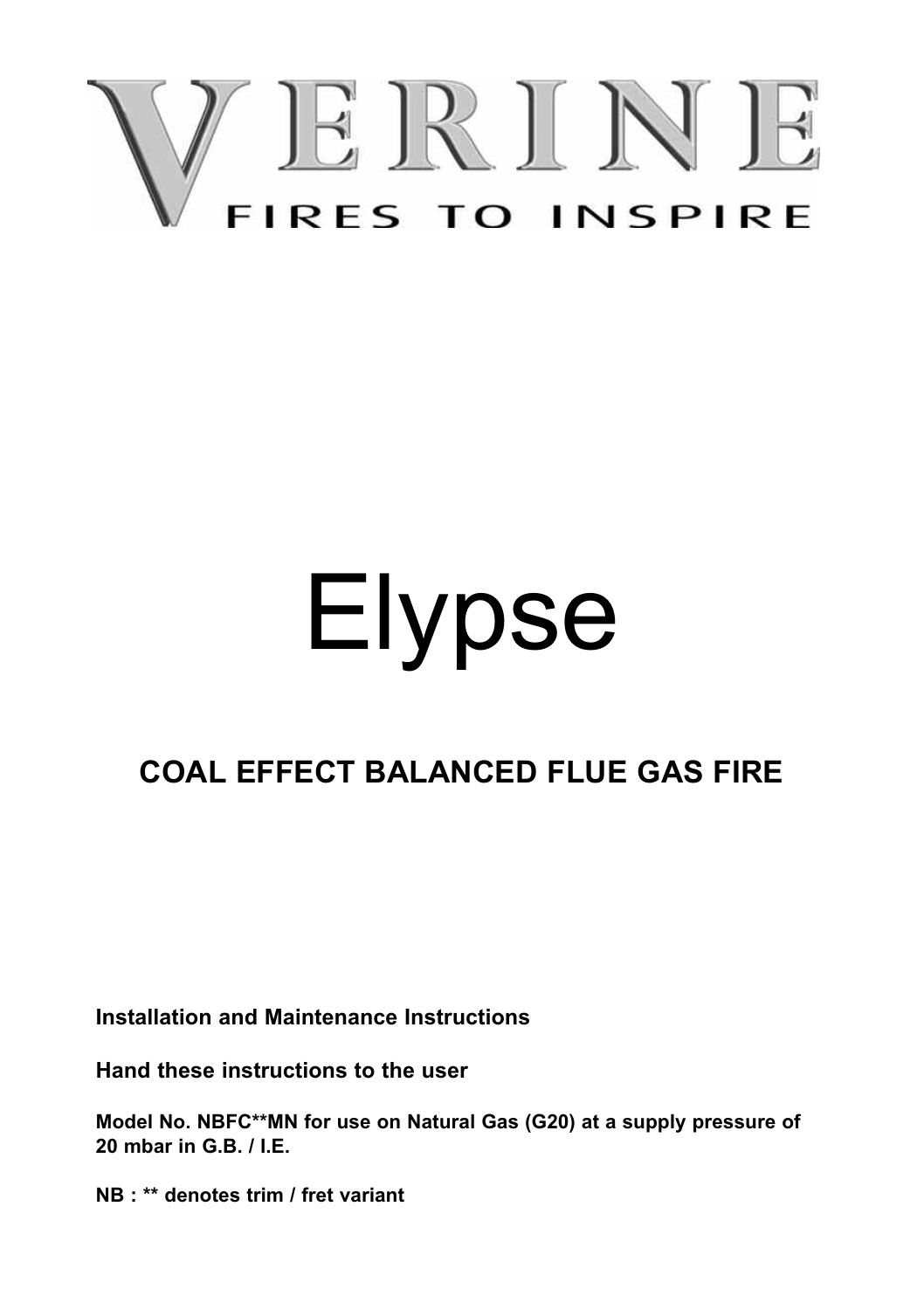# **Information Requirements for Commission Regulation (EU) 2015/1188**

| <b>Model Identifier</b>                                    | <b>NBFC**MN</b>                                              |
|------------------------------------------------------------|--------------------------------------------------------------|
| <b>Indirect Heating Functionality</b>                      | No                                                           |
| <b>Direct Heat Output</b>                                  | 2.7kW                                                        |
| <b>Indirect Heat Output</b>                                | <b>Not Applicable</b>                                        |
| Fuel                                                       | <b>Natural Gas (G20)</b>                                     |
| <b>NO<sub>x</sub></b> Emissions                            | 130mg/kWh                                                    |
| <b>Nominal Heat Output</b>                                 | 2.7kW                                                        |
| <b>Minimum Heat Output (Indicative)</b>                    | 1.3kW                                                        |
| <b>Useful Efficiency at Nominal Heat Output</b>            | 80.0%                                                        |
| Useful Efficiency at Minimum Heat Output (Indicative)      | 50.0%                                                        |
| <b>Auxilliary Power Consumption at Nominal Heat Output</b> | Not applicable                                               |
| <b>Auxilliary Power Consumption at Minimum Output</b>      | Not applicable                                               |
| <b>Auxilliary Power Consumption at Standby Mode</b>        | Not applicable                                               |
| <b>Permanent Pilot Flame Requirement</b>                   | Not applicable                                               |
| Type of Heat Output / Room Temperature Control             | Two or more manual<br>stages, no room<br>temperature control |

**Contact Details BFM Europe Ltd. Gordon Banks Drive Trentham Lakes North Stoke-on-Trent ST4 4TJ Tel : 01782 339000**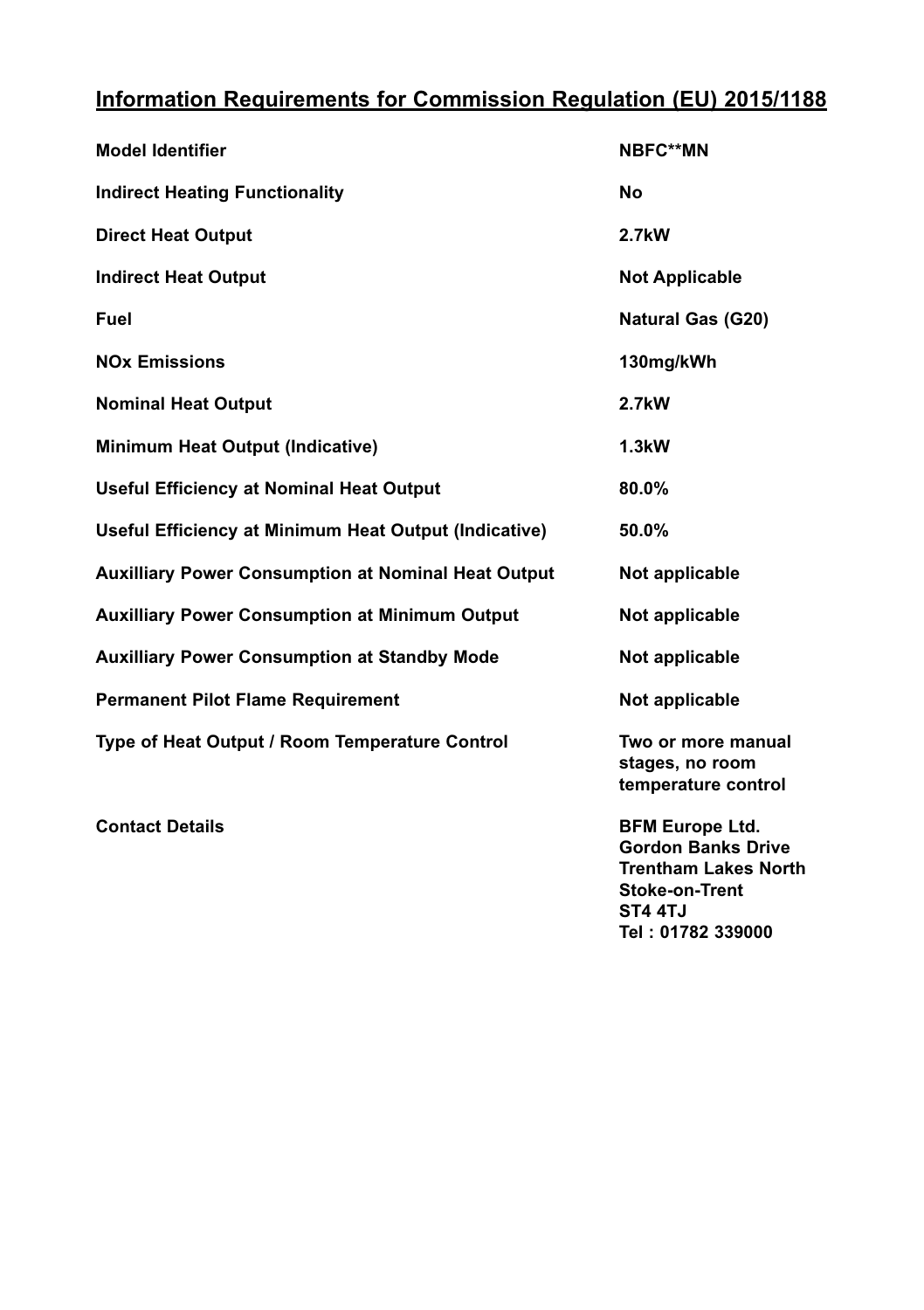# **CONTENTS**

#### **Section 1 Information and Requirements**

| 1.0 | Appliance Information            |   |
|-----|----------------------------------|---|
| 1.1 | Conditions of Installation       |   |
| 1.2 | Fireplace surround & suitability |   |
| 1.3 | <b>Flue Terminal Position</b>    | 5 |
| 1.4 | Shelf position                   | 6 |
| 1.5 | Hearths                          |   |

#### **Section 2 Installation of Fire**

| 2.1           | Unpacking the fire                         | 6         |
|---------------|--------------------------------------------|-----------|
| $2.2^{\circ}$ | Fireplace opening                          | $6 - 7$   |
| 2.3           | Preparation of the wall                    | 8         |
| 2.4           | Preparation of the flue hole               | 9         |
| 2.5           | Preparation of the flue pipes              | 10        |
| 2.6           | Installation of the gas supply             | $11 - 12$ |
| 2.7           | Securing of the firebox to the wall        | $12 - 14$ |
| 2.8           | Preparation for mounting the flue terminal | 15        |
| 2.9           | Fitting the terminal quard                 | 16        |
| 2.10          | Removal & refitting of the glass frame     | 16        |

## **Section 3 Assembling Fuel Bed and Commissioning**

| 3.1   | Fitting the fuel bed   | 17-18 |
|-------|------------------------|-------|
| - 3.2 | Lighting the appliance |       |

#### **Section 4 Maintenance**

| 4.1 | Removal of the Burner Assembly | 19    |
|-----|--------------------------------|-------|
| 4.2 | Removal of the Piezo Igniter   | 20-21 |
| 4.3 | Removal of the Control Valve   | -21   |
| 4.4 | Removal of the Pilot Assembly  | 21-22 |

#### **Model number NBFC\*\*MN** is manufactured by:-

BFM Europe Ltd Trentham Lakes Stoke-on-Trent **Staffordshire** ST4 4TJ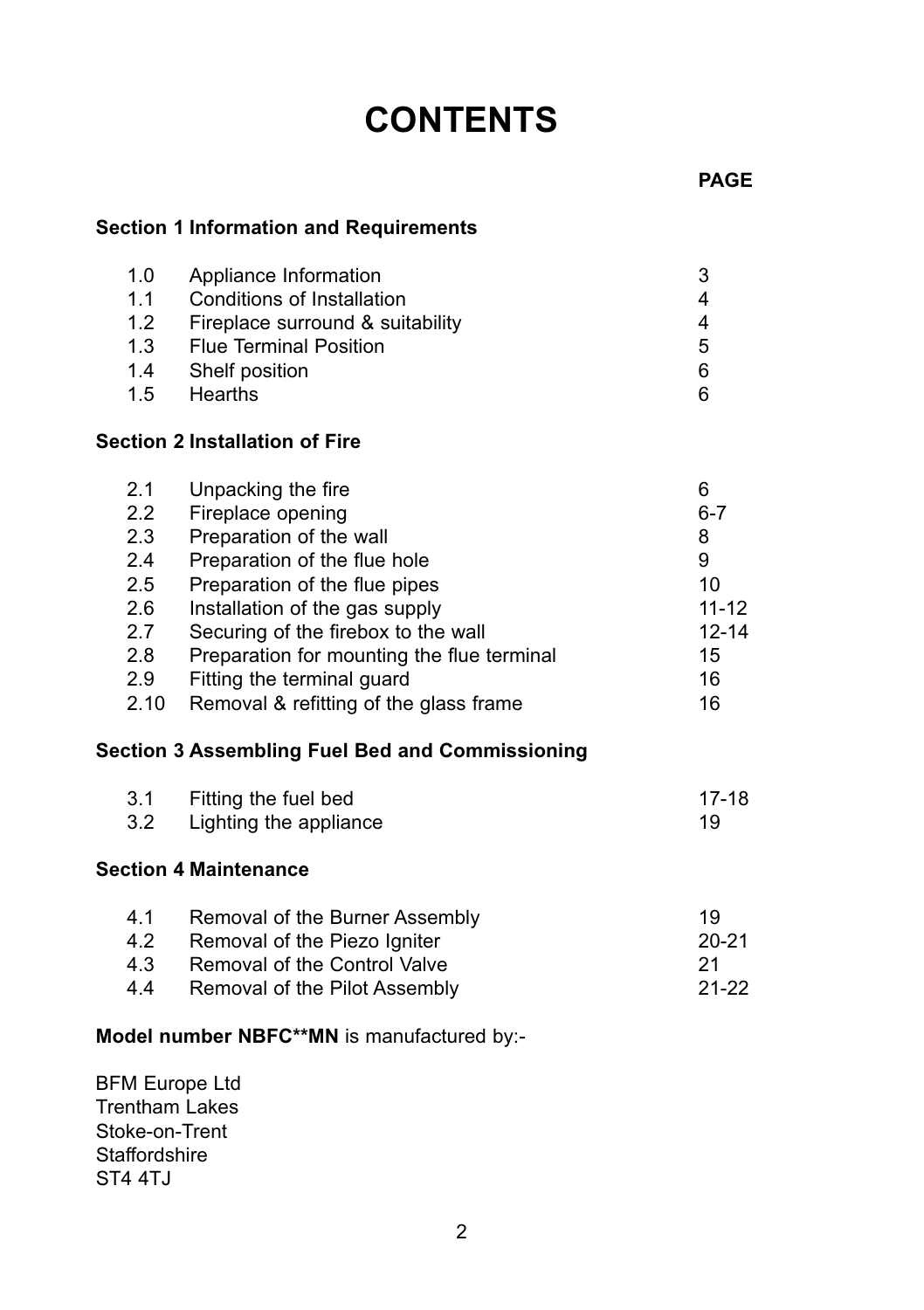# **SECTION 1 INFORMATION AND REQUIREMENTS**

# **1.0 APPLIANCE INFORMATION**

| Main injector: (1 off)<br>Pilot Type:            | Stereomatic Injector Elbow - size 60 (NG)<br>NG – size 27<br>S.I.T.140 Series |
|--------------------------------------------------|-------------------------------------------------------------------------------|
| Max. Gross Heat Input:<br>Min. Gross Heat Input: | 3.8 kW<br>2.5 kW                                                              |
| Gas Rate:                                        | $0.345 \text{ m}^3$ /hr                                                       |
| Cold Pressure:                                   | $20.0+/-1.0$ mbar $(8.0 +/- 0.4$ in w.g.)                                     |
| lgnition:                                        | Push-button Piezo                                                             |
| Electrode Spark Gap:                             | 4.0 <sub>mm</sub>                                                             |
| Weight (with fender):                            | 24.5 kg inclusive of flue pipe and terminal                                   |

**Fig 1**

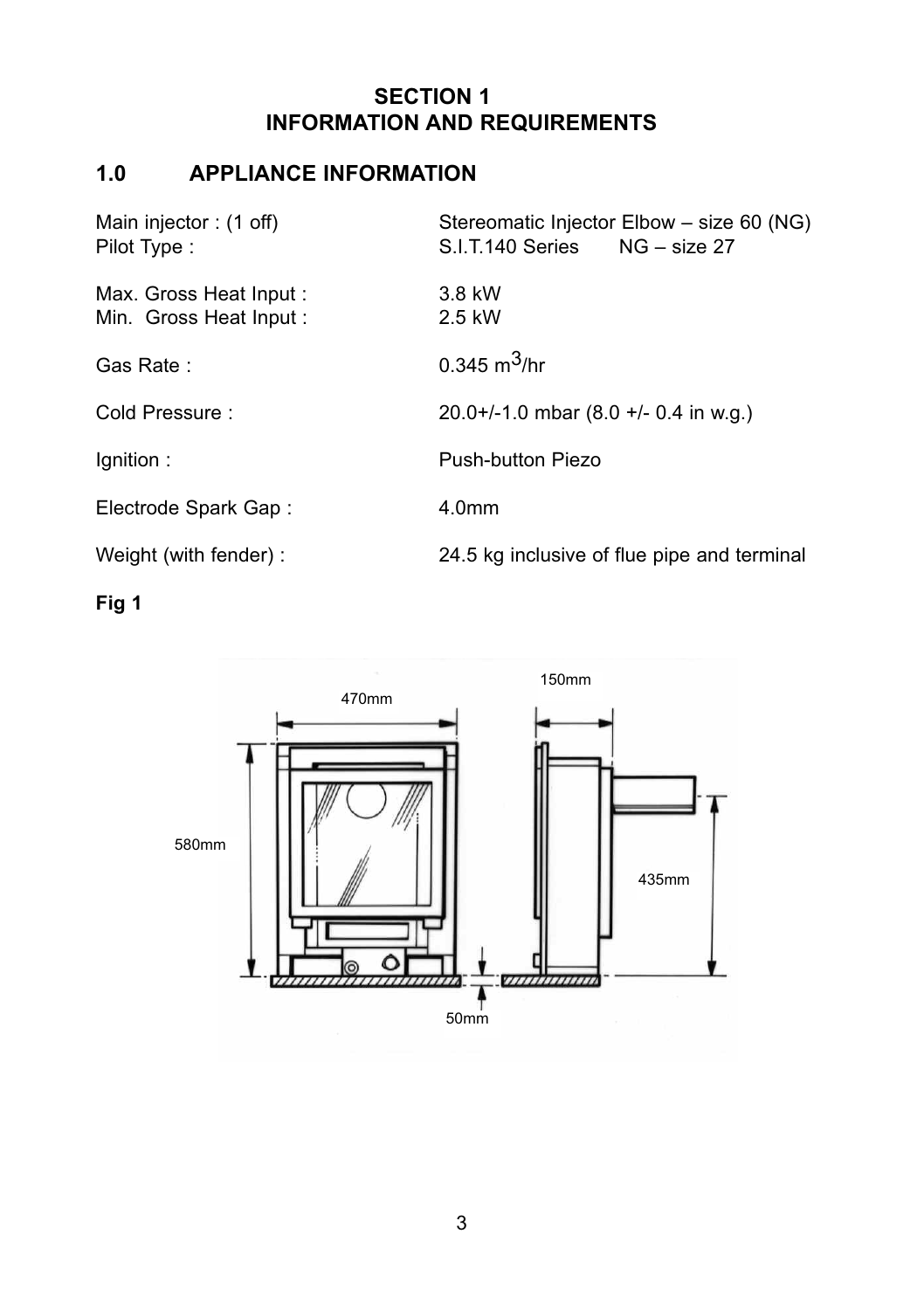# **INSTALLATION REQUIREMENTS**

#### **Efficiency Declaration**

The efficiency of this appliance has been measured as specified in BS EN 613 : 2001 and the result is 74%.

The gross calorific value of the fuel has been used for this efficiency calculation.

The test data from which it has been calculated has been certified by Advantica. The efficiency value may be used in the UK Government's Standard Assessment Procedure (SAP) for energy rating of dwellings.

#### **1.1 CONDITIONS OF INSTALLATION**

It is the law that all gas appliances are installed only by a GAS SAFE Registered Installer, in accordance with these installation instructions and the Gas Safety (Installation and Use) Regulations 1998 as amended. Failure to install appliances correctly could lead to prosecution. It is in your own interest and that of safety to comply with the law.

The installation must also be in accordance with all relevant parts of the Local and National Building Regulations where appropriate, the Building Regulations (Scotland Consolidation) issued by the Scottish Development Department, and all applicable requirements of the following British Standard Code of Practice.

1. B.S. 5871 Part 1 Installation of Gas Fires

2. B.S. 6891 Installation of Gas Pipework

3. B.S. 5440 Parts 1 & 2 Installation of Flues and Ventilation

4. I.S 813 : 1996 Domestic Gas Installation, issued by the National Standards Authority of Ireland.

#### **1.2 FIREPLACE / SURROUND SUITABILITY**

The fire must only be installed on a hearth it **must not be installed directly onto carpet or other combustible floor materials.**

The fire is suitable for fitting to non-combustible fire place surrounds and proprietary fire place surrounds with a temperature rating of at least  $150^{\circ}$ c.

**If a heating appliance is fitted directly against a wall without the use of a fire surround or fire place all combustible material must be removed from behind the trim. Soft wall coverings such as blown vinyl, wall paper etc. could be affected by the rising hot air and scorching and/or discoloration may result. Due consideration should be made to this when installing or decorating.**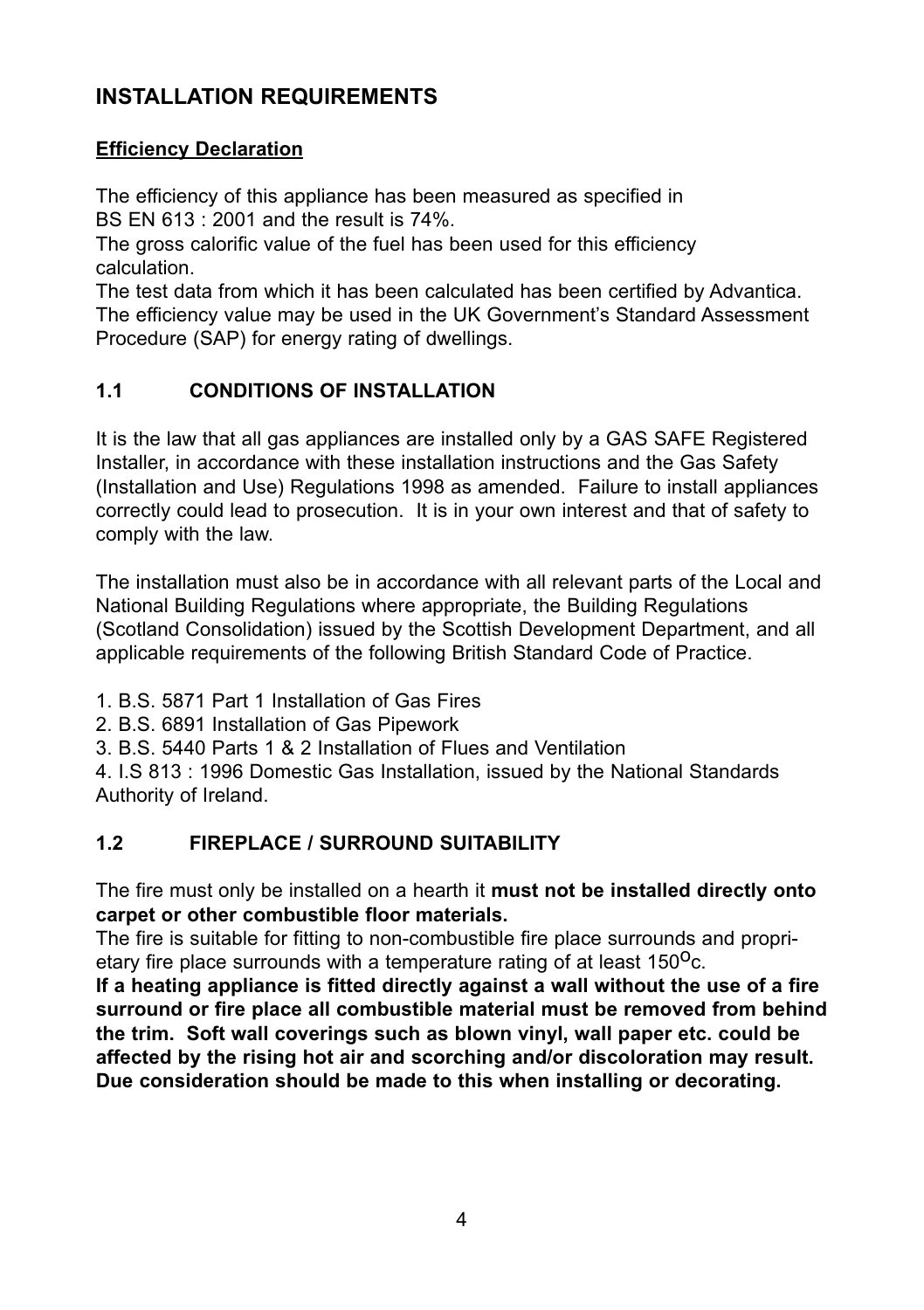#### **1.3 FLUE TERMINAL POSITION**

**The minimum acceptable dimensions from the flue terminal to obstructions and ventilation openings are shown below and listed in the table It is important that the position of the flue allows the free passage of air across it at all times. The minimum acceptable space from the flue terminal to obstructions and ventilation openings are specified below (Fig. 2)**



**DIMENSION TERMINAL POSITION MINIMUM DIMENSION**

| DIMENSION TERMINAL POSITION |  |  |
|-----------------------------|--|--|
|-----------------------------|--|--|

| А | Directly below an opening, air brick,<br>opening window       | 300mm (12in) |
|---|---------------------------------------------------------------|--------------|
| в | Above an opening, air brick,<br>opening window                | 300mm (12in) |
| C | Horizontally to an opening, air brick,<br>opening window etc. |              |
| D | Below gutters, soil pipes or drain pipes                      | 300mm (12in) |
| Е | <b>Below eaves</b>                                            | 300mm (12in) |
| F | Below balconies or car port roof                              | 600mm (12in) |
| G | From a vertical drain pipe or soil pipe                       | 300mm (12in) |
| н | From an internal or external corner                           | 600mm (24in) |
| п | Above ground roof or balcony level                            | 300mm (12in) |
| J | From a surface facing the terminal                            | 600mm (24in) |
| ĸ | From a terminal facing the terminal                           | 600mm (24in) |
| L | From an opening in the car port                               | 1200m (48in) |
| M | Vertically from a terminal on the same wall                   | 1500mm(59in) |
| N | Horizontally from a terminal on the<br>same Wall              | 300mm (12in) |
| O | <b>NOT APPLICABLE</b>                                         | N/A          |
| P | <b>NOT APPLICABLE</b>                                         | N/A          |
| Q | <b>NOT APPLICABLE</b>                                         | N/A          |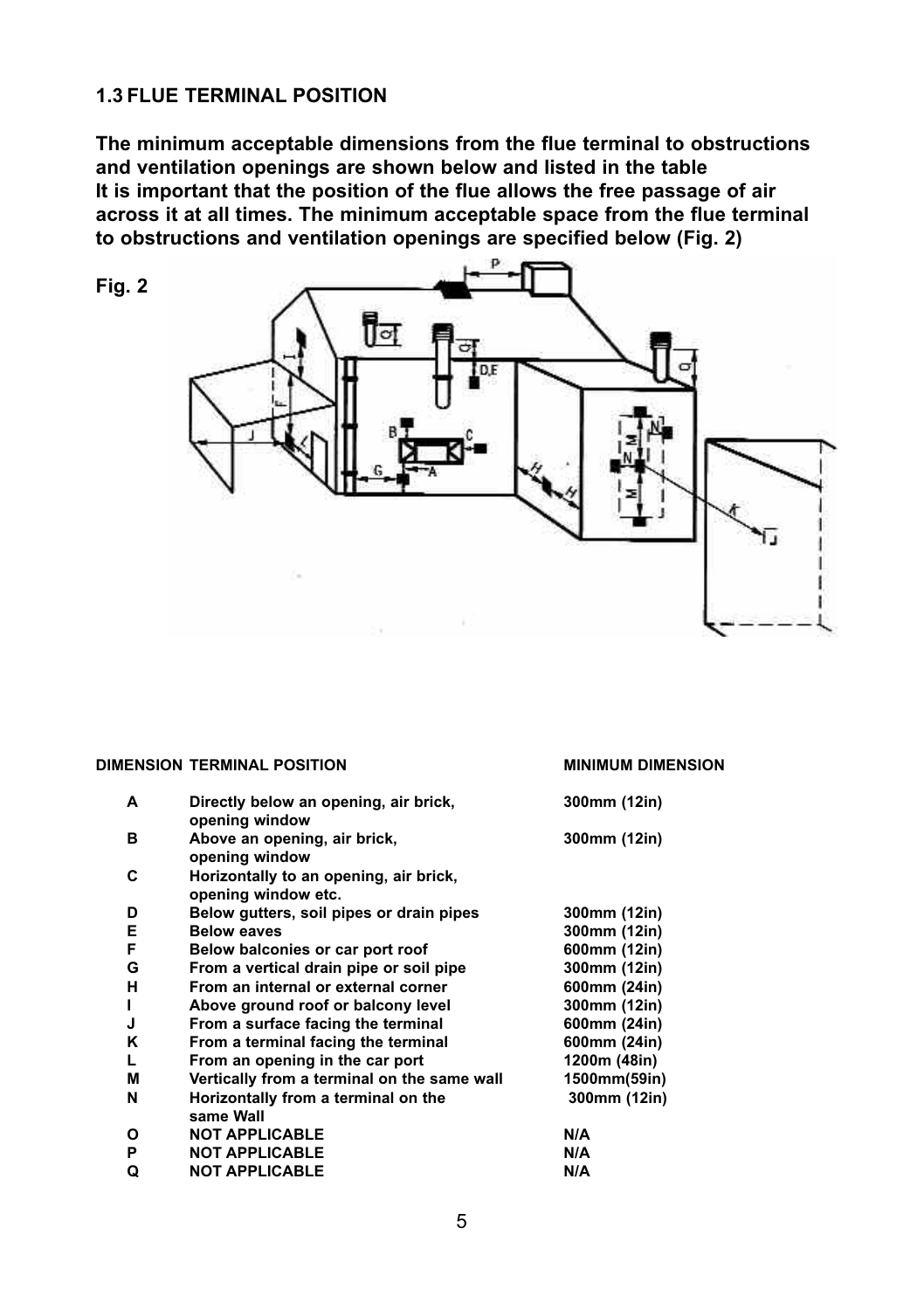#### **1.4 SHELF POSITION**

The fire may be fitted below a combustible shelf providing there is a minimum distance of 200mm above the top of the fire and the shelf does not project more than 150mm. If the shelf overhangs more than 150mm the distance between the fire and the shelf must be increased by 15mm for every 25mm of additional overhang over 150mm.

#### **1.5 HEARTHS**

This appliance does not require the fitting of a hearth, but we do recommend that a hearth of minimum width 760mm and minimum projection forwards of 125mm is used. This recommended hearth can be manufactured from combustible or noncombustible material.

#### **SECTION 2 INSTALLATION OF FIRE**

#### **2.1 UNPACKING THE FIRE**

Carefully lift the fire out of the carton. Remove the loose item packaging carefully from the the pack. Check the contents as listed :-

#### **IMPORTANT : THE CARDBOARD FITMENT THAT IS AT THE TOP OF THE CONVECTION APERTURE SHOULD NOT BE REMOVED UNTIL THE APPLIANCE IS FULLY INSTALLED AND READY TO BE LIT.**

#### **DO NOT UNDER ANY CIRCUMSTANCES USE THIS APPLIANCE IF THE GLASS PANEL IS BROKEN OR NOT SECURELY FIXED TO THE FIREBOX.**

Packing Check List

- 1 off Fire box & foam seal / burner assembly<br>1 off Trim (if supplied by Verine)
- Trim (if supplied by Verine)
- 1 off Boxed ceramic one piece fuel bed
- 
- 1 off Flue Terminal unit<br>1 off Loose Items pack containing:-

Cable fixing kit, Section of Foil Tape 10 off rawplugs, 12 off No.8 x 10mm screws

1 off 6mm Allen Key

1 off Right Hand Supply Pipe

10 off No.12 x 40mm fixing screws

1 off heat deflector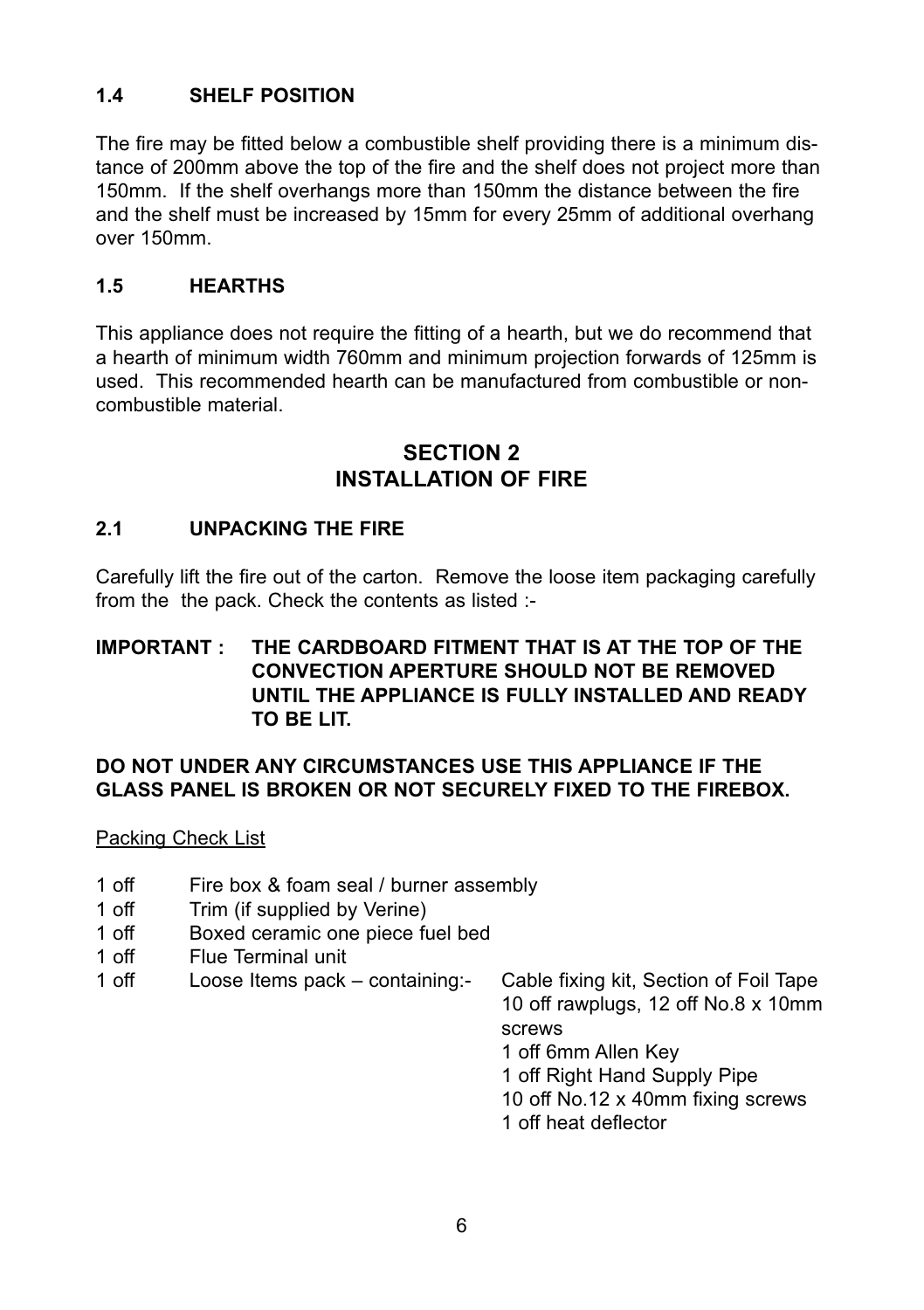#### **2.2 FIRE PLACE OPENING**

The front opening of the fire place must be between 410 and 420mm wide, and between 550 and 560mm high. If the opening exceeds these dimensions then a surround must be constructed from suitable non-combustible material to produce a suitable sized opening. Any surround must be suitably sealed to the fire place to prevent leakage. See fig. 3 below



A min / max sized opening with a flat rear face between the fire opening and flue outlet terminal is shown below. (fig 4).



**Fig.4**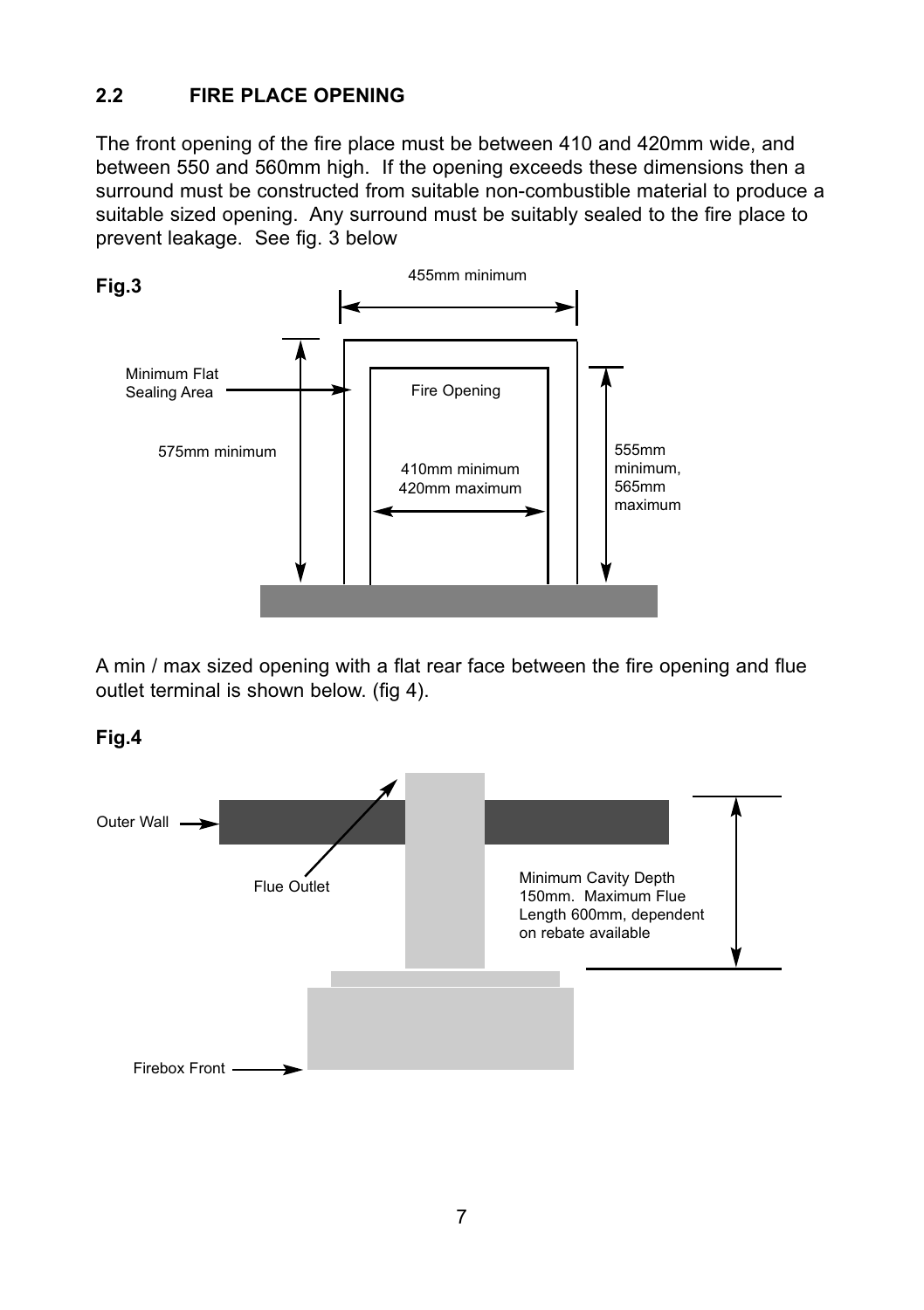**NOTE : WHEN MEASURING LENGTH BETWEEN FIREBOX AND THE OUTER WALL TAKE INTO ACCOUNT THE DISTANCE BETWEEN THE BACK OF THE FIREBOX AND THE INNER WALL AS THIS WILL VARY BETWEEN INSTALLA-TIONS, DEPENDENT UPON THE REBATE AVAILABLE. (DIMENSION "X" BELOW - FIG. 5).**

**Fig. 5**



The appliance must be fitted into a fireplace or false chimney constructed of noncombustible materials, minimum width 402mm, minimum rebate 50mm (with optional black 3" spacer fitted), or 125mm without black spacer fitted.

## **2.3 PREPARATION OF THE WALL**

The appliance and flue pipes must be installed at right angles to the mounting wall. The appliance itself should be installed vertically against a flat wall. Where an uneven wall surface is found, appropriate action should be taken to ensure that the appliance is not stressed or does not distort when installed.

Ensure that the floor surface onto which the appliance is mounted onto is flat. The minimum height from the floor to the centre of the flue is shown on fig. 6 overpage.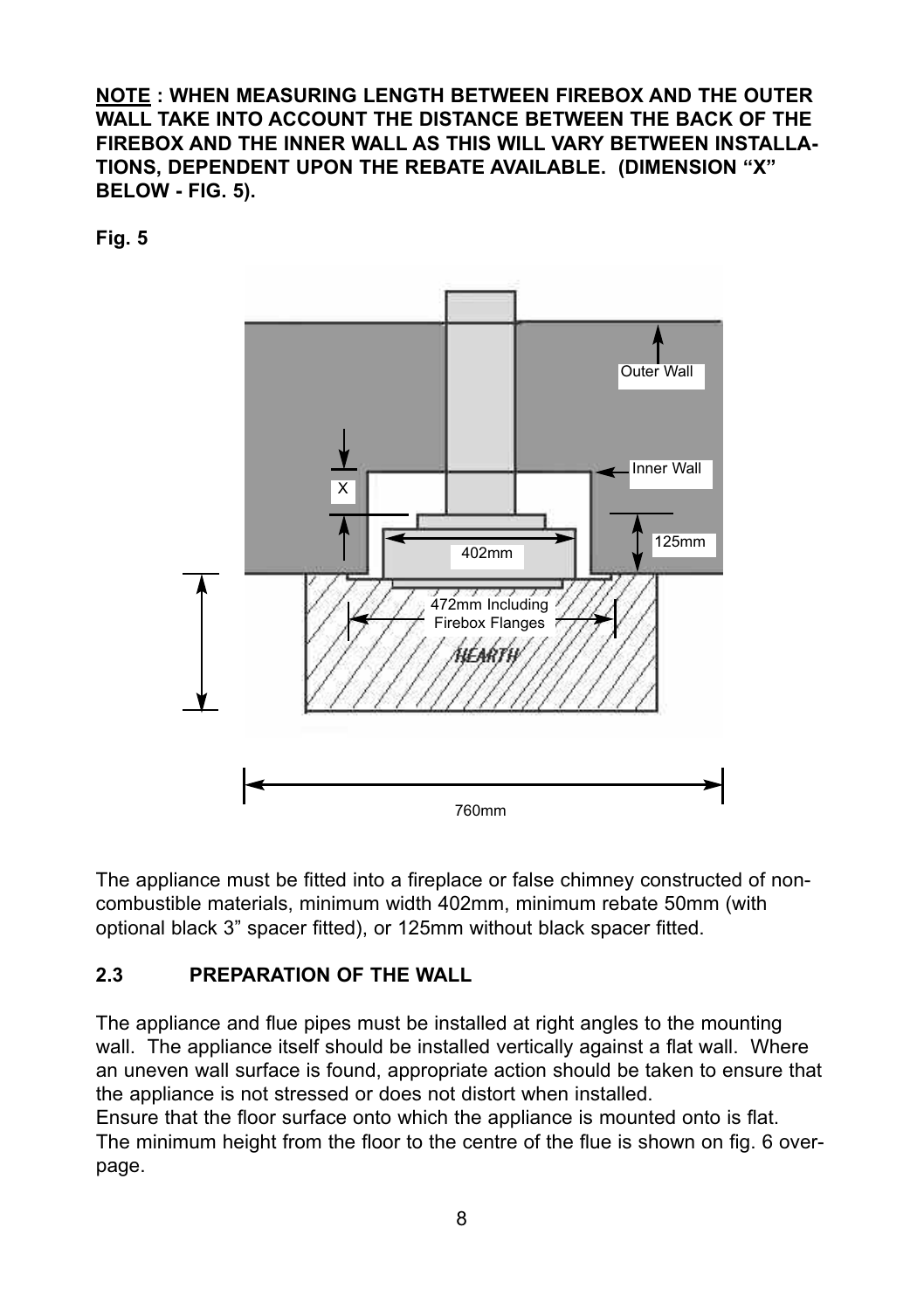

#### **2.4 PREPARATION OF THE FLUE HOLE**

- a) Mark the position of the centre of the flue on the inner wall.
- b) Cut hole for outer flue pipe. There are two possible methods to achieve this, either core drill or via hammer and chisel.
- c) To core drill, proceed as follows :-

Drill a pilot hole through the wall, in position as specified in figure 5.

Using a 6" core drill, drill the flue hole.

To Hammer and chisel, proceed as follows :-

Mark the position of the centre of the flue pipe as specified in figure 5.

Mark the position of the hole around this point.

Chisel out the area as marked on the wall.

We then recommend that a cardboard cylinder is placed around the flue pipe and inserted in the chiselled out hole whilst making good.

**NOTE :- If the appliance is to be installed into a building under construction, it is recommended that a non-corrosive metal tube of 6" diameter be inserted into the position of the hole as specified on page 5.**

9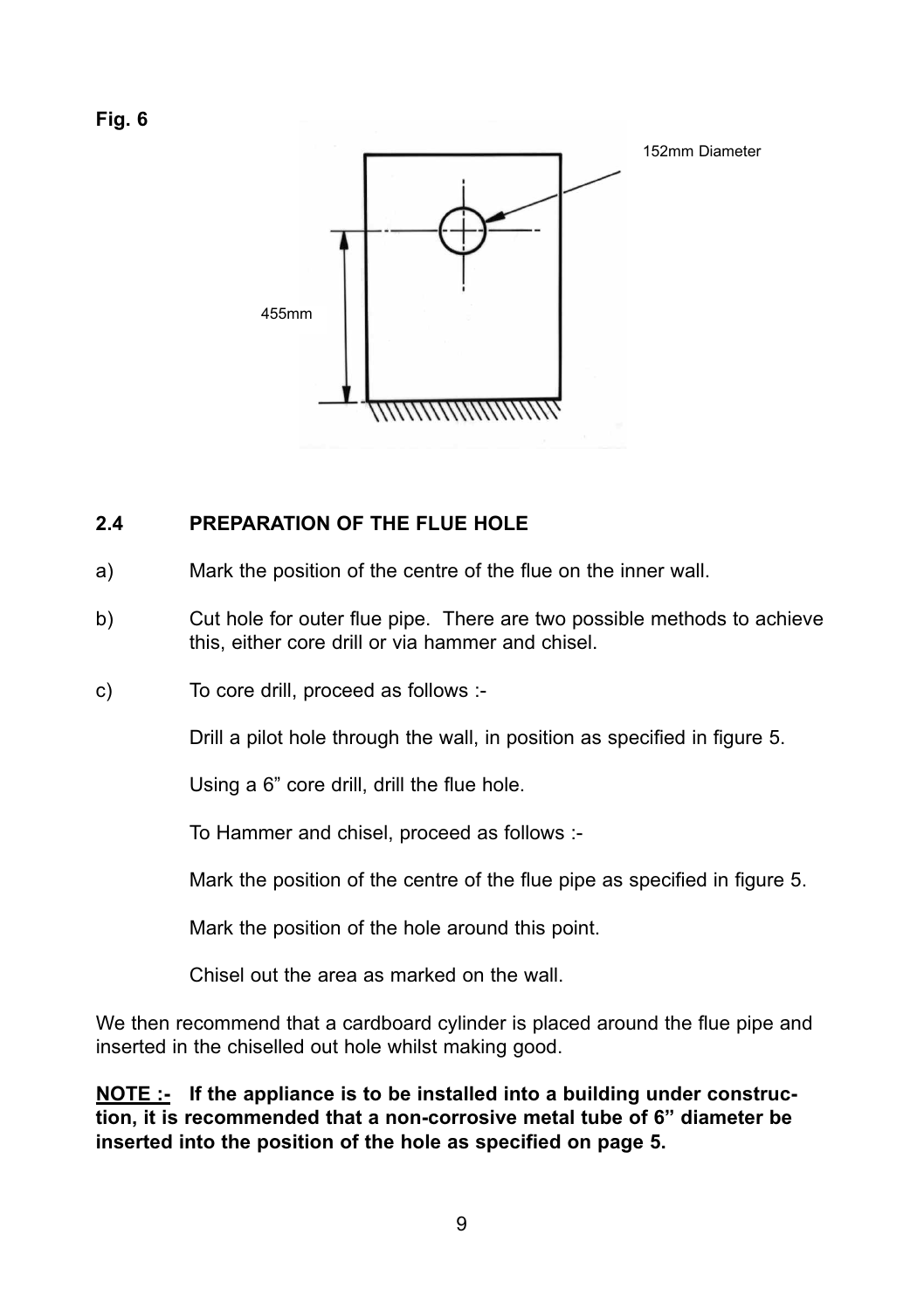#### **2.5 PREPARATION OF THE FLUE PIPES**

a) Place the firebox into the fire opening with the spacer (if required) fitted and the fire surround correctly secured in the final position. From the outside of the house measure from the face of the outside wall to the rear panel of the firebox through the flue hole. This dimension is shown below as **dimension A**, and cut the outer flue pipe (143mm diameter) to Dimension "A"



b) For the inner flue pipe, (87.5mm diameter) add an additional 25mm to dimension "A" and cut the inner flue pipe squarely to length.

#### **IMPORTANT : DO NOT CUT FLANGED ENDS OF FLUE PIPE & ENSURE THE PIPES ARE CUT SQUARELY.**

- c) Using the screws and gaskets provided, fit both inner and outer flue pipes to the firebox. (See Fig. 8 overpage).
- d) Using mortar or sealing compound, seal the outer flue pipe to the out side surface of the wall, (See Fig. 7 for position of mortar).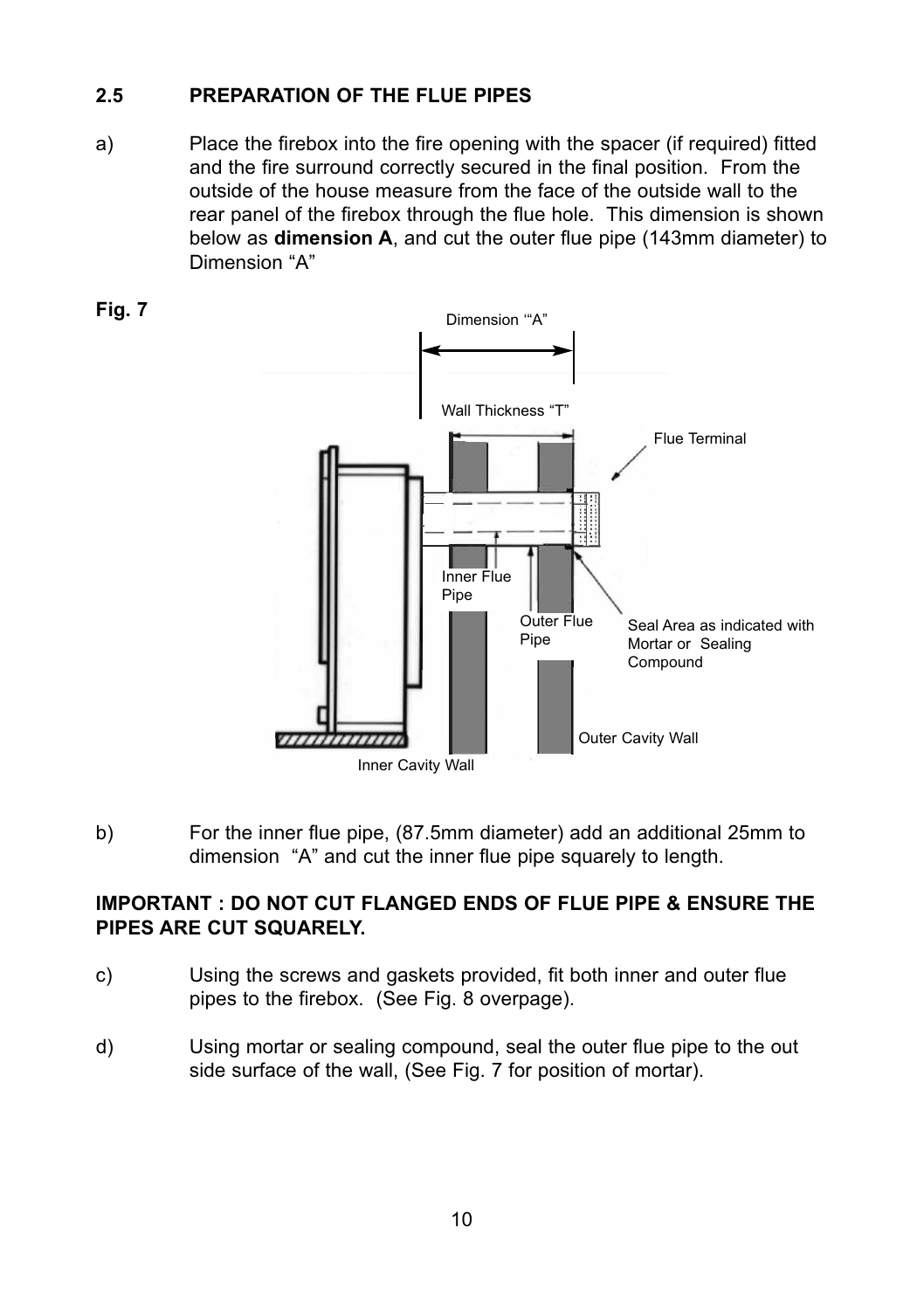

#### **2.6 INSTALLATION OF THE GAS SUPPLY**

Before installing the firebox, decide from which side or if a rear connection to the gas supply is required. For R/H entry a purpose shaped gas supply pipe is supplied.

Plan the pipe run to enter the firebox from the left, right or rear and connect to the inlet elbow. See below :-

a) If concealed pipe work is required plan the pipe run to enter the fire box through one of the openings in the sides of the fire box and connect to the inlet elbow. See **fig. 9** overpage for a suggested concealed pipe layout.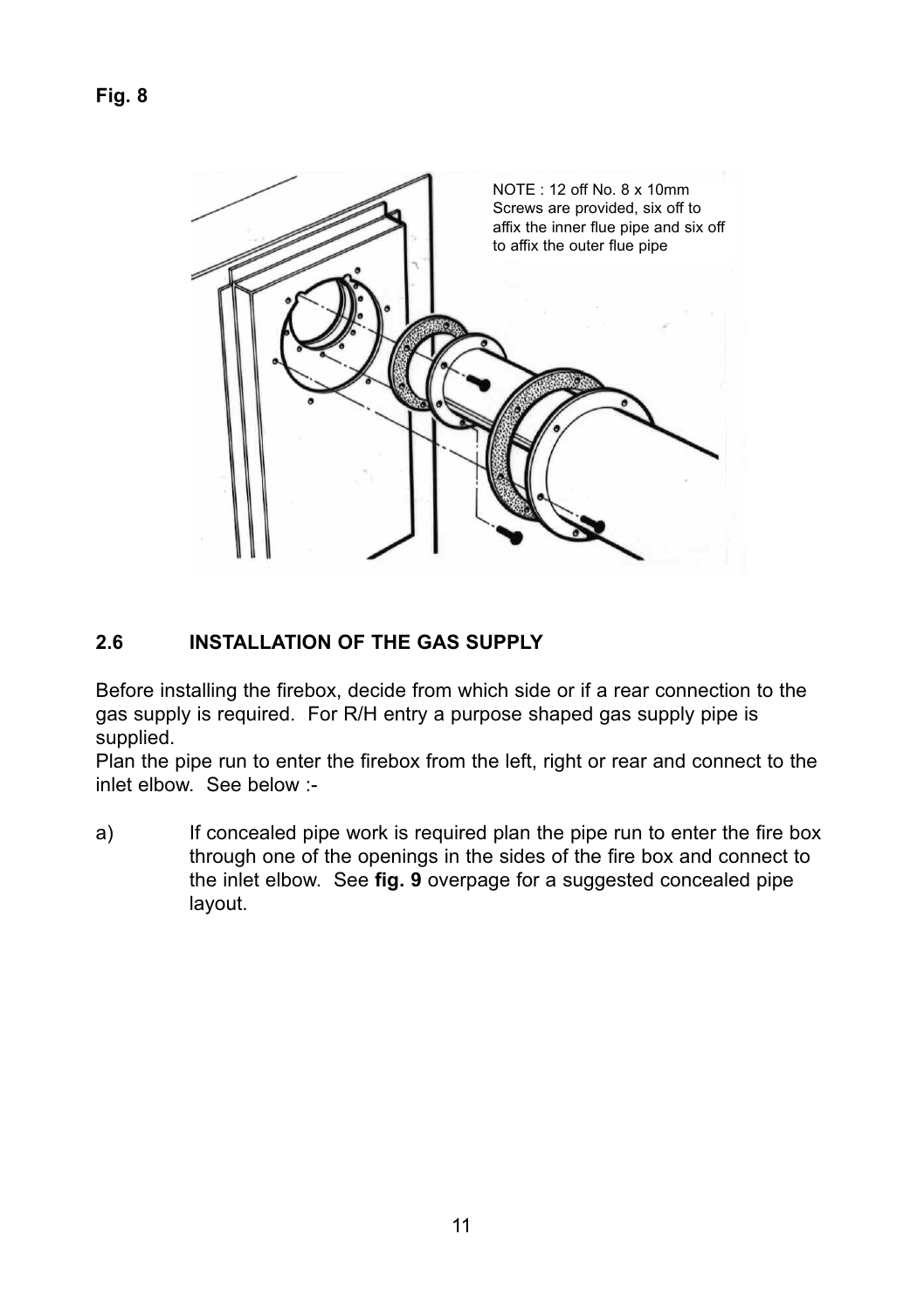#### **Fig 9. (without optional 3" black spacer).**



**Note : Before breaking into the gas supply a pressure drop test should be carried out to establish that the existing pipework is sound. Always block the unused entry points into the firebox with the section of foil tape as supplied.**

#### **2.7 SECURING OF FIREBOX TO THE WALL**

Dependent upon if the standard firebox fixing flange or if the appliance is fitted with the black 3" spacer option, there is a choice of methods of fixing the firebox that are provided to enable the installer to deal with any type of installation. The preferred method of fixing the appliance is the cable fixing method, which is described in detail in the following section.

If the standard firebox fixing flange is to be used, the firebox may be secured using the cable method, but in installations where the cable method is not suitable, e.g.insufficient space behind the firebox, or loose masonry, the firebox can be fitted directly to either the front of the fireplace via the flange with the four off screws provided. The firebox will require sealing to the fireplace however.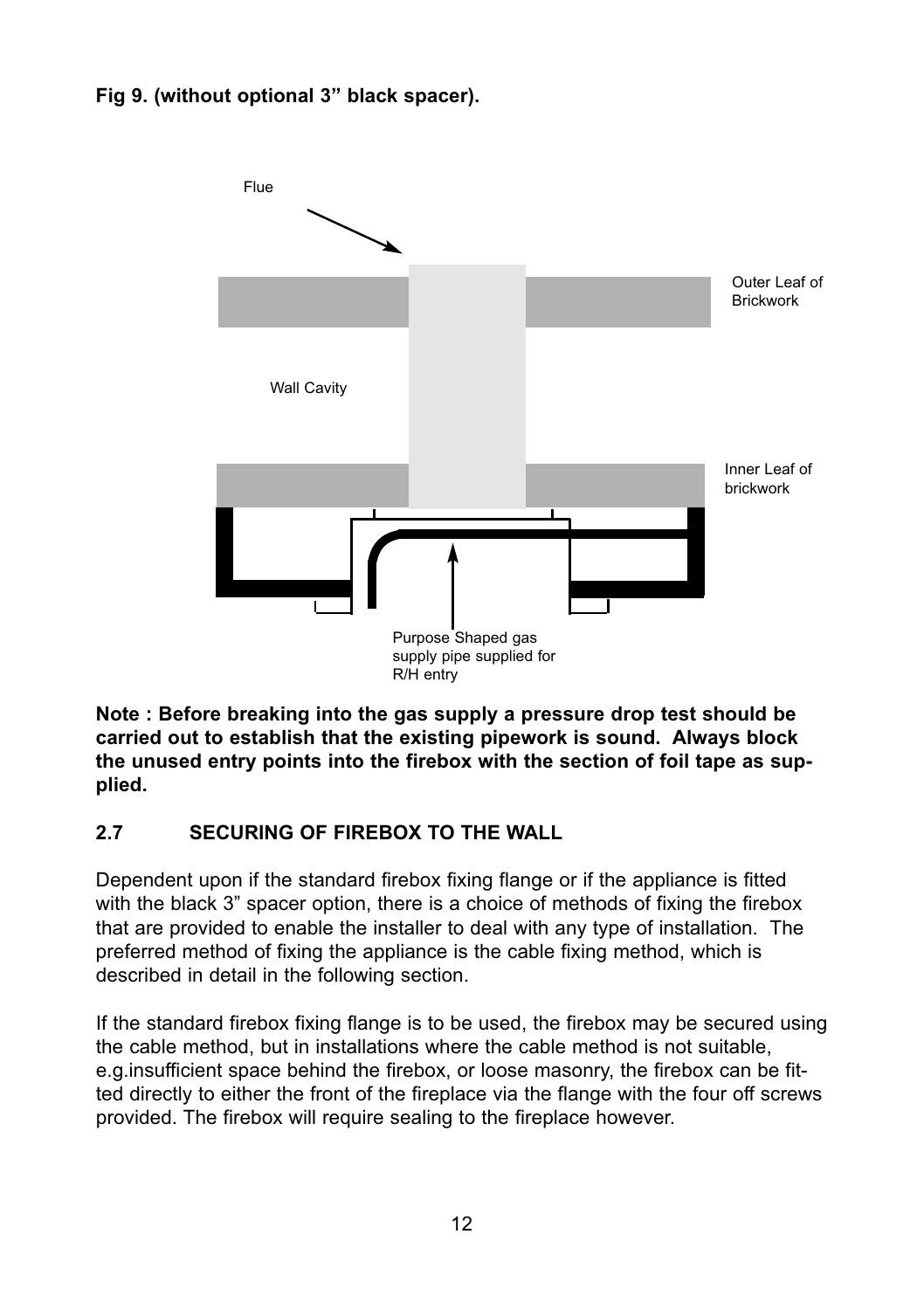To secure the fire using the preferred cable method, proceed as follows :-

a) Mark out and drill 3 off No 14 6mm holes in the rear face of the fire opening in the positions as shown on fig. 10 below.



- b) Fit the wall plugs provided and screw the fixing eyes securely into the rear of the fire opening.
- c) Uncoil the two fire fixing cables and thread one end of the each of the cables through the rear of the fire box, and through each fixing eye at the top. Thread both cables through the fixing eye at the bottom.
- d) Thread the cables through the rear of the firebox, insert the flue pipes through the hole in the rear of the wall and offer the firebox up to the fireplace.
- e) Thread the cables through the bracket which is situated on the base.
- f) Thread a tensioning screw over both of the cables and ensure that the tensioning nut is screwed fully up against the hexagon shoulder of the tensioning screw (this provides maximum travel for the tensioning nut.
- g) Fit a screwed nipple on to each of the cables and pull hand tight up against the tensioning screw, then secure each nipple with a flat bladed screwdriver. See fig 11 overpage.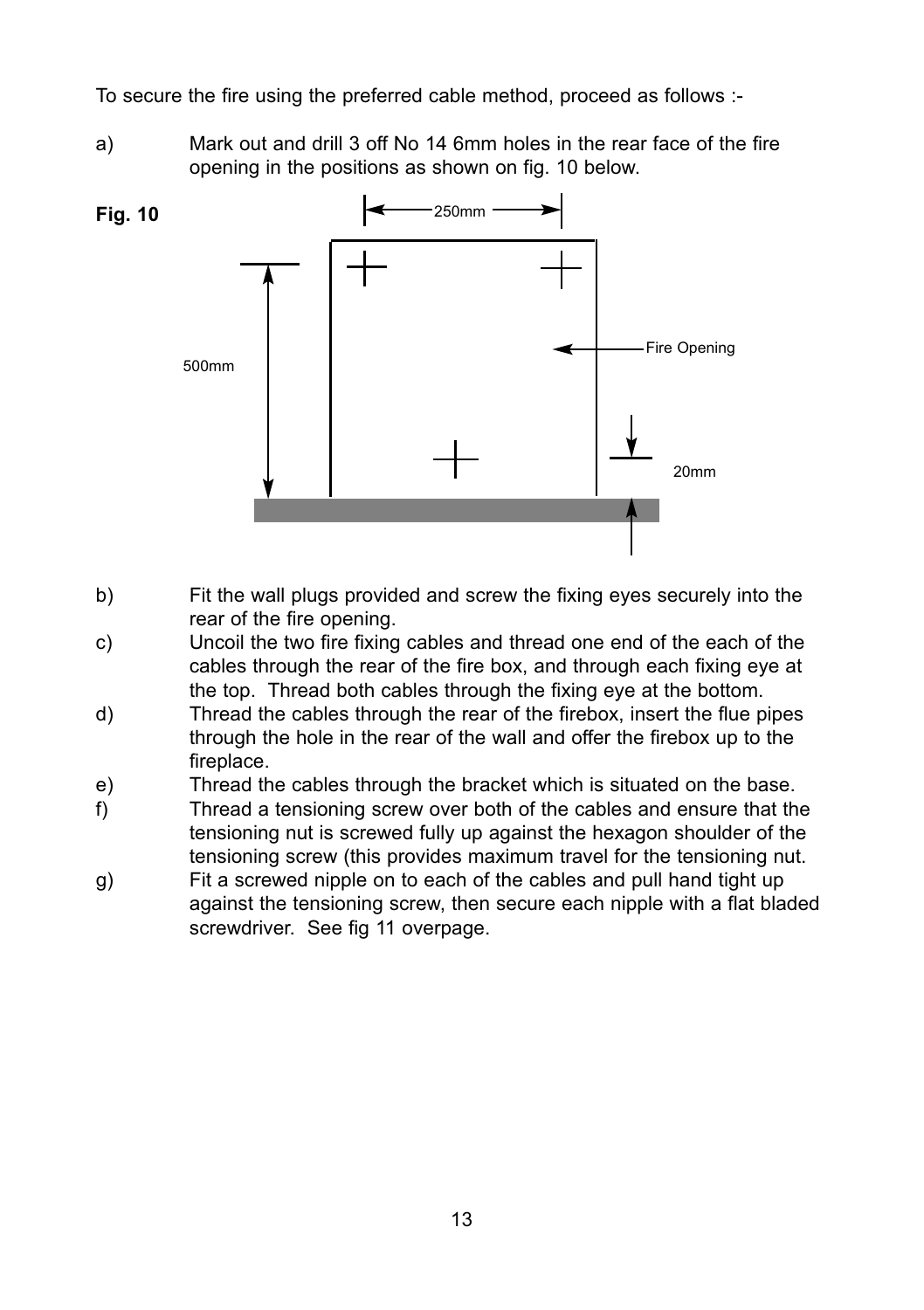

- h) Before making the final gas connection, thoroughly purge the gas supply pipework to remove all foreign matter, otherwise serious damage may be caused to the gas control valve on the fire. Failure to purge the gas supply will invalidate the guarantee.
- i) The gas connection should be made to the appliance inlet elbow to using 8mm rigid tubing.
- j) Remove the pressure test point screw from the inlet elbow and fit a manometer.
- k) Turn on the main gas supply and carry out a gas tightness test.
- l) Depress the control knob and turn anti-clockwise to the position marked pilot. Hold in the control knob for a few seconds to purge the pipe work then press the igniter button. The burner should light, continue to hold the control knob for a few seconds then turn to the full-on position.
- m) Check that the gas pressure is **20.0 mbar (+/- 1.0mbar) 8.0 in w.g.(+/- 0.4 in w.g.)**
- n) Turn off the fire, remove the manometer and refit the pressure test point screw. Check the pressure test point screw for gas tightnesswith the appliance turned on using a suitable leak detection fluid or detector.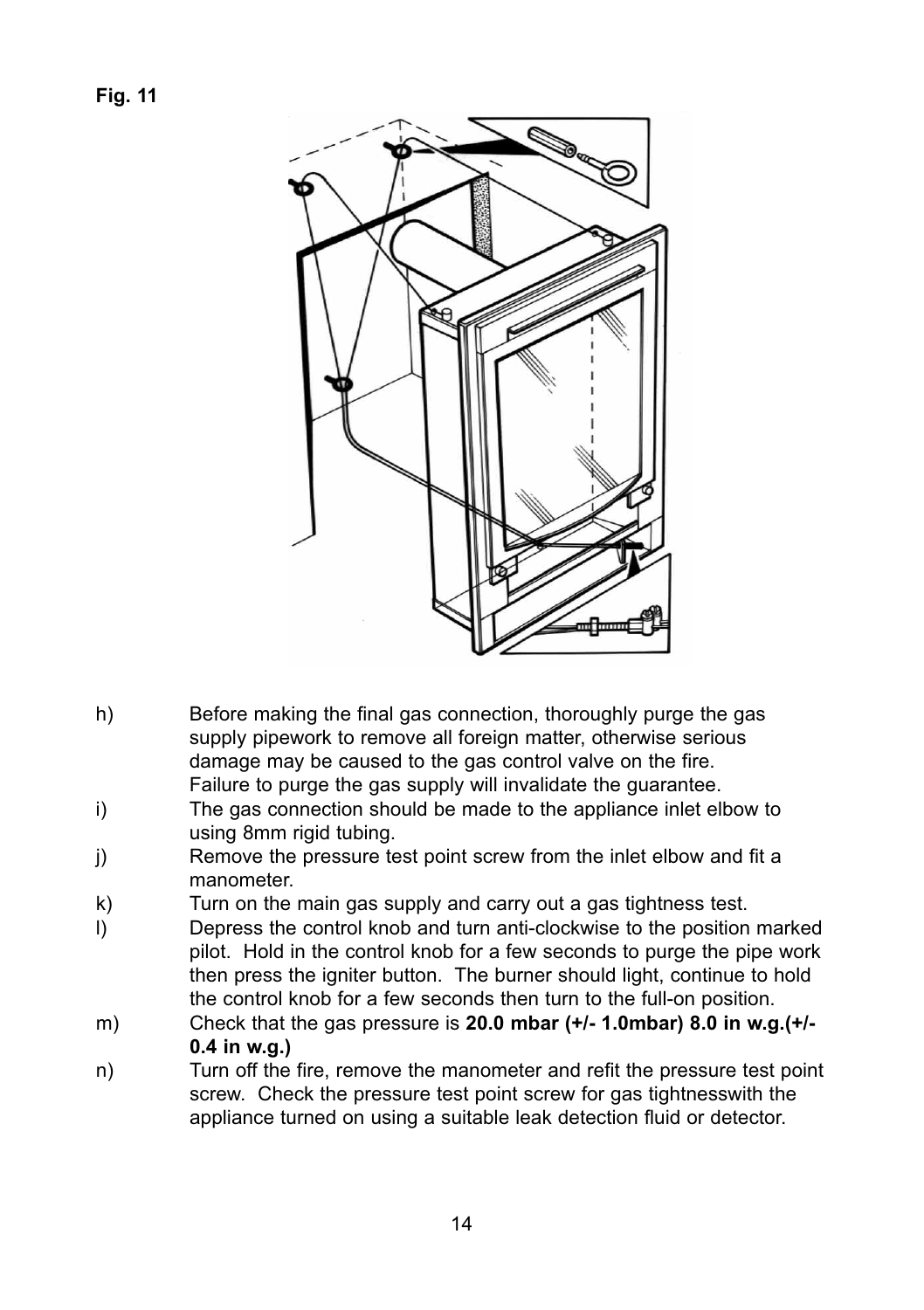#### **2.8 PREPARATION FOR MOUNTING THE FLUE TERMINAL**

a) Position the flue terminal over the inner and outer flue pipes as shown on fig. 12 below, checking that the outer pipe has the seam flange at the bottom and the inner pipe has the seam flange at the top.





b) Having positioned the terminal so that it is square to the wall, mark the position of the mounting bracket holes on the outer wall, using the terminal as a template. Remove the flue terminal and drill the 2 off holes 6mm diameter into the wall. Insert the raw plugs Replace the terminal onto the flue pipe and secure using the No.12 x 40mm screws provided. See fig. 13

**Fig. 13**



**NOTE : In England & Wales, the building regulations require that a terminal guard should be fitted if the terminal could come into contact with people near the building or be subject to damage. BFM Europe also recommend the fitting of a flue terminal guard where regulations do not demand that it be fitted. A suitable flue terminal guard is supplied with the appliance.**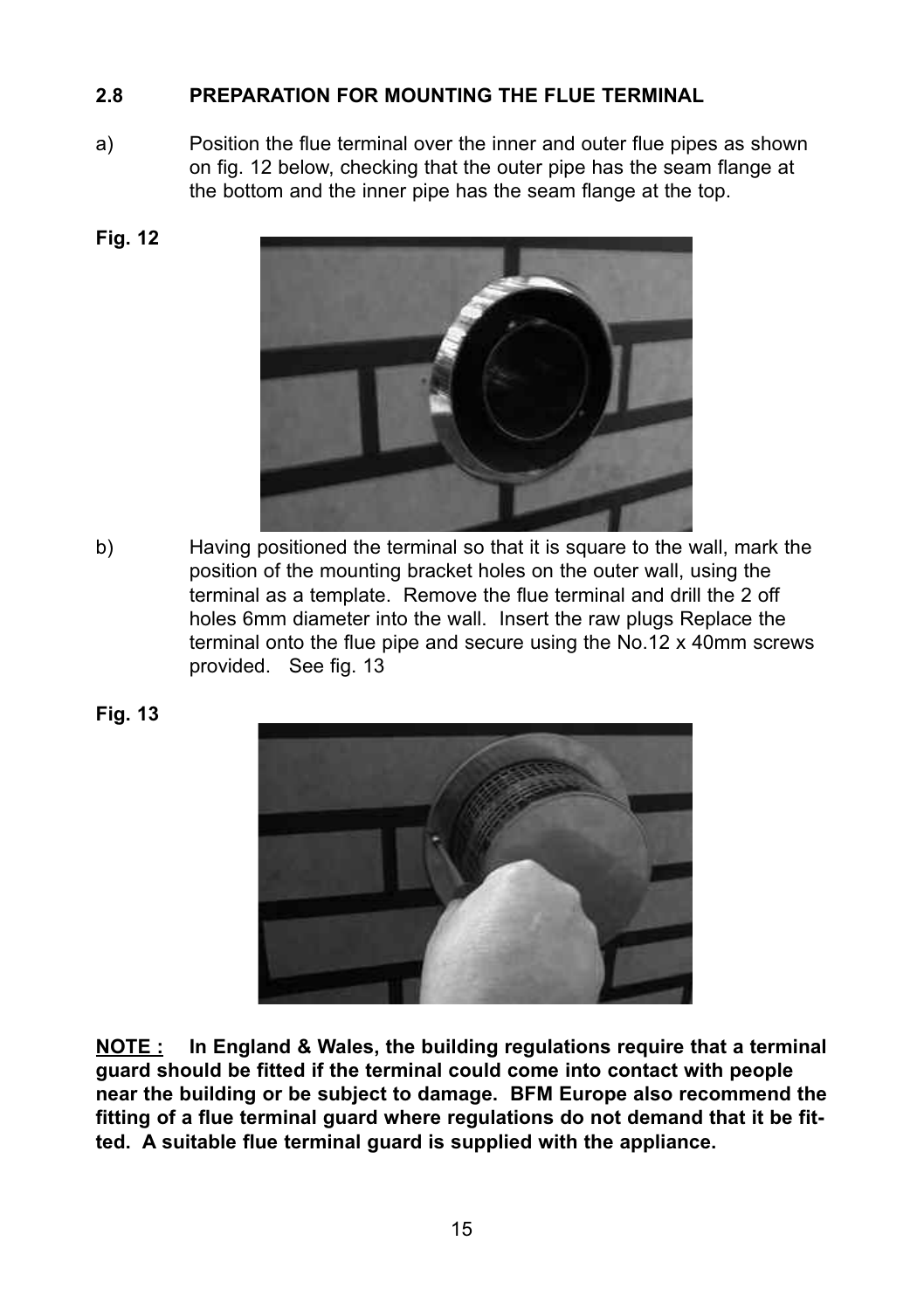#### **2.9 FITTING THE TERMINAL GUARD**

With the flue terminal in position, place the terminal guard over the top of the flue terminal and mark the position of the holes on the outer wall. Remove the terminal guard and drill the 4 off 6 mm holes. Insert the raw plugs into the drilled holes, replace the terminal guard over the top of the flue terminal and attach to the wall using the No.12 x 40mm screws provided with the terminal guard. See Fig. 14 below.





**2.10 REMOVING & REFITTING OF THE GLASS FRAME.**

**Fig. 15**

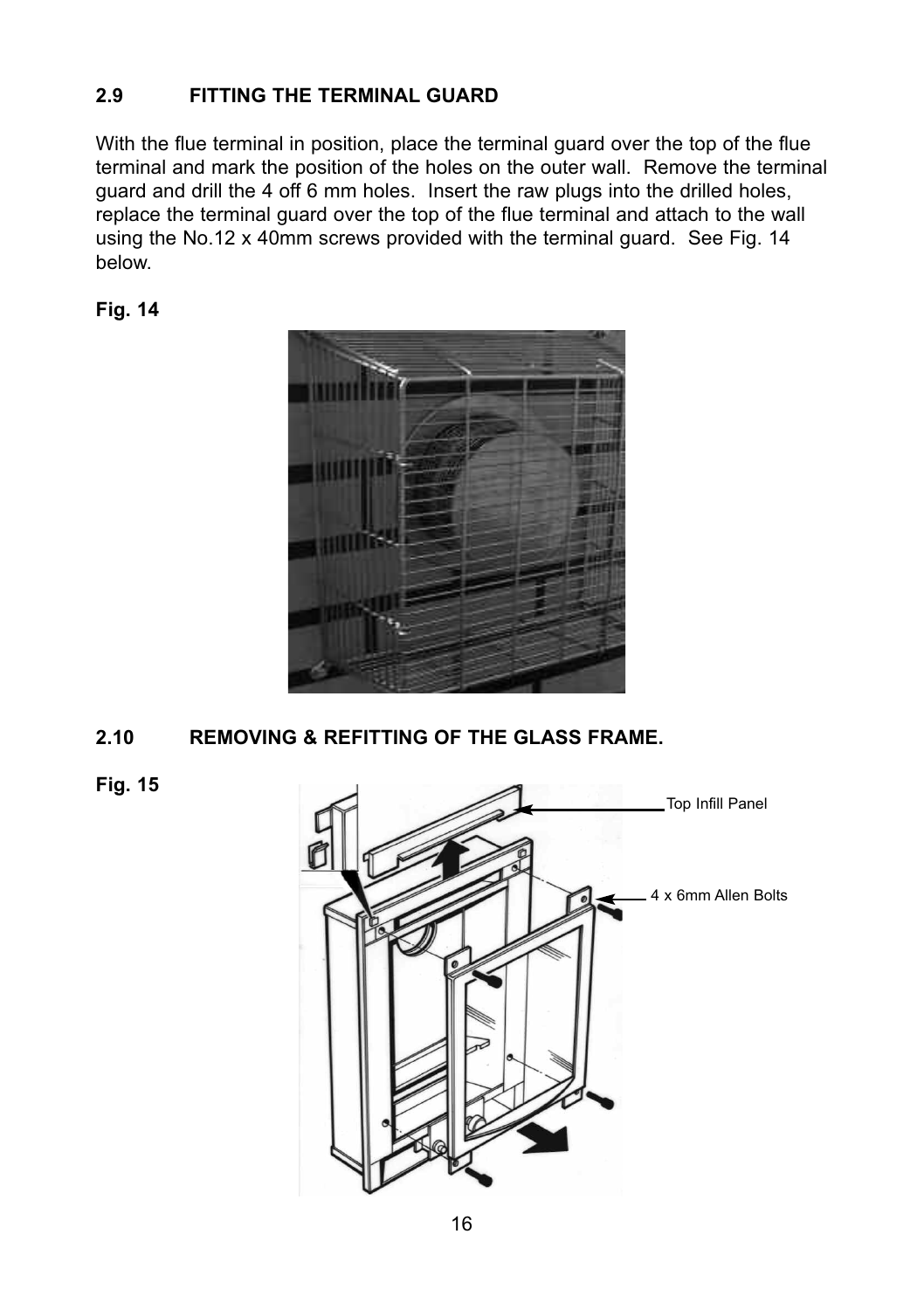#### **2.10 REMOVING & REFITTING OF THE GLASS FRAME (Continued)**

- a) Remove the 2 screws which hold the pilot shield in place. (see fig. 15)
- b) Remove the top infill panel by sliding it upwards out of the clips.
- c) With the allen key provided remove the 4 allen bolts, loosening each one a small amount at a time to prevent stressing the glass panel, then lift the glass frame clear.
- d) Assemble ceramic fuel-bed and coals as shown in section three.
- e) Refit the glass panel to the fire in reverse order, again tightening each allen bolt a small amount at a time to prevent stressing the glass panel.
- f) Fit the allen key to the bracket which is situated at the bottom left hand corner of the firebox, and advise the customer of the position of the allen key.

**NOTE : Always ensure that a consistent seal between the combustion chamber and the glass frame is achieved.**

# **SECTION 3 ASSEMBLING FUEL BED AND COMMISSIONING**

#### **3.1 FITTING THE FUELBED**

**NOTE : The position of the fuel-bed components are critical to the performance of the product. Therefore please ensure that the fuel-bed components are positioned as described in the following section prior to requesting a service call due to soot build up, poor flame pattern etc.**

- a) Place the fuel-bed centrally onto the fuel-bed support. Ensure that the fuel-bed is located centrally in the firebox, and that the front outside face of the left and right hand fuel-bed legs are touching the stainless steel fibre support trims. See Fig. 16
- **Fig. 16**

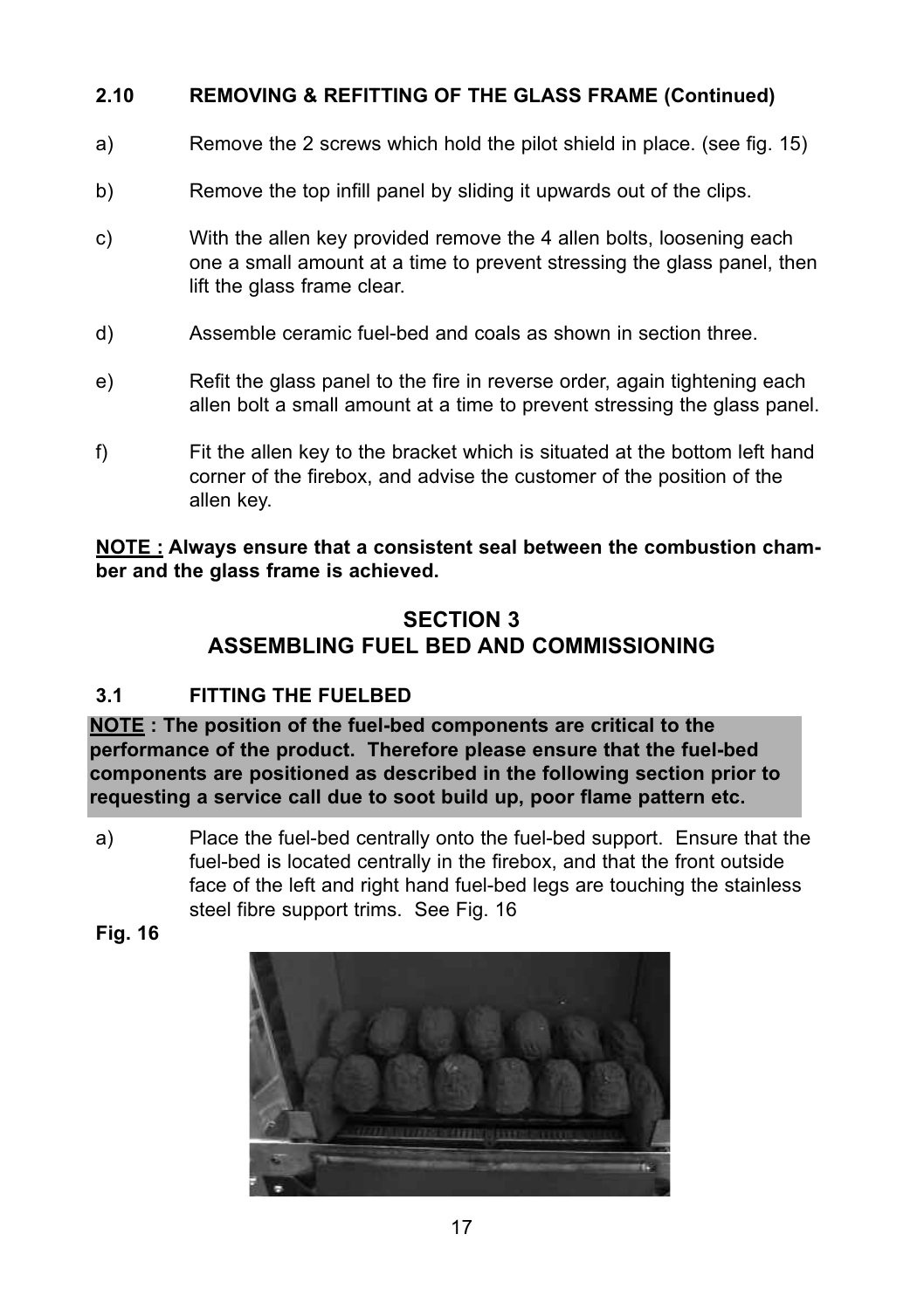b) Fit the heat deflector plate onto the stainless steel fibre support trims, as shown below (fig. 17 & 18)

**Fig. 17**



**Fig. 18**



**To ensure that the release of fibres from these R.C.F (Refractory Ceramic Fibre) articles is kept to a minimum, during installation and servicing we recommend that you use a HEPA filtered vacuum to remove any dust accumulated in and around the appliance before and after working on the appliance. When replacing these articles we recommend that the replaced items are not broken up, but are sealed within heavy duty polythene bags, clearly labelled as "RCF waste". RCF waste is classed as a "stable", non reactive hazardous waste and may be disposed of at a landfill licensed to accept such waste Protective clothing is not required when handling these articles, but we recommend you follow the normal hygiene rules of not smoking, eating or drinking in the work area, and always wash your hands before eating or drinking.**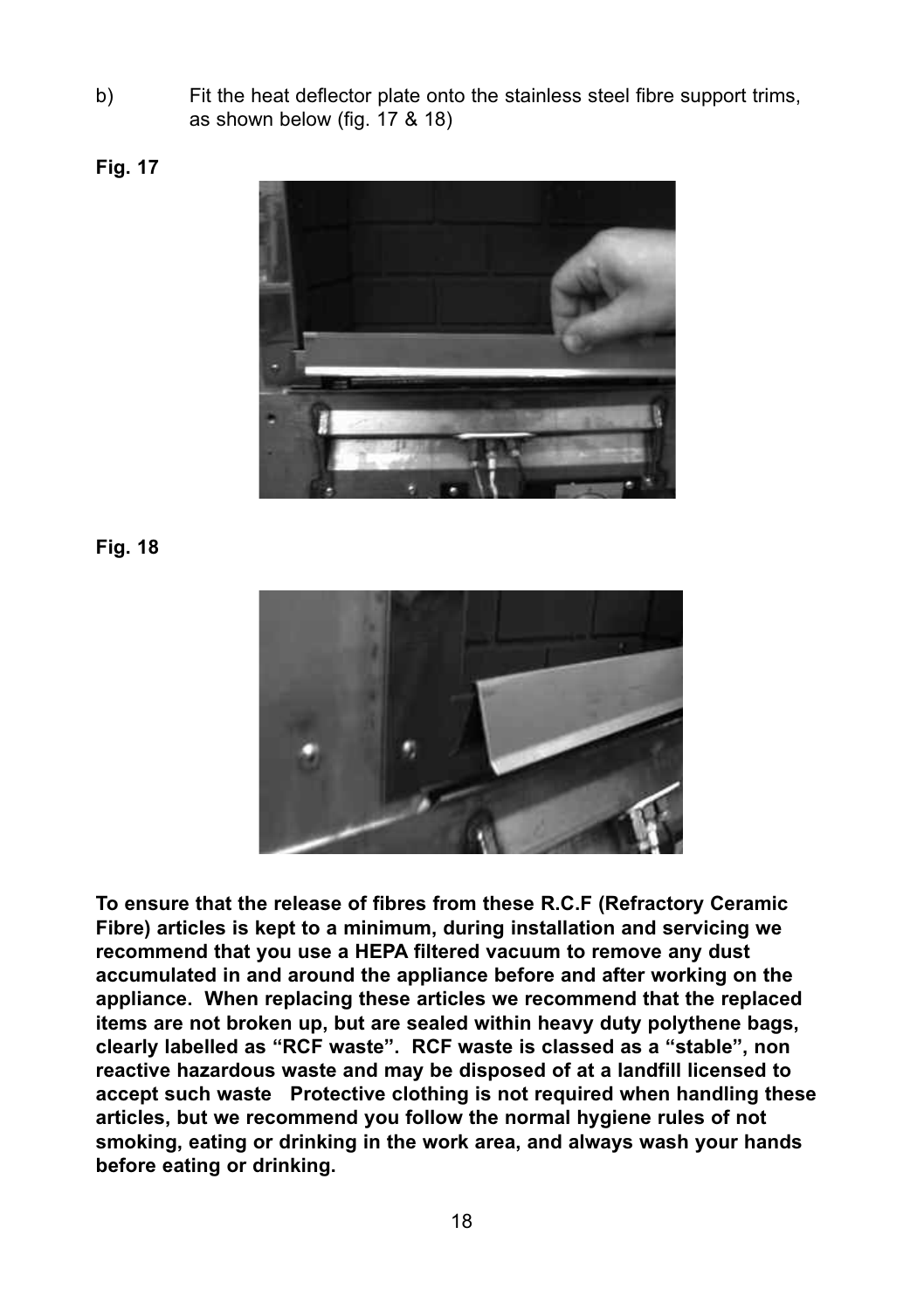Refit the glass frame as detailed in section 2.10, then light the appliance as detailed in section 3.2.

#### **3.2 LIGHTING THE APPLIANCE**

#### **IMPORTANT : IF THE BURNER IS EXTINGUISHED FOR ANY REASON YOU MUST ENSURE THAT YOU WAIT A FULL FIVE MINUTES BEFORE ATTEMPT-ING TO RE-LIGHT THE FIRE.**

- a) Turn on the gas restrictor at the inlet fitting.
- b) Depress the control knob and turn anti-clockwise to the position marked pilot. Hold in the control knob for a few seconds to purge the pipe work.
- c) Continue to hold-in the control knob and press the igniter button. If the burner does not light, continue to press the igniter button until ignition occurs. Continue to hold the control knob for 5-10 seconds to allow thermocouple to heat up, if the pilot goes out when the control knob is released, repeat the lighting sequence.
- d) Turn the control knob in the anti-clockwise direction to the high position and the main burner will light.
- e) Turn the control knob clockwise to the low position and the gas input will be reduced to the minimum setting.
- f) Slightly depress the control knob and turn to the pilot position, the main burner will go out but the pilot will remain lit.
- g) Slightly depress the control knob and turn to the off position, the pilot will now be extinguished.
- h) After ensuring that the fire is safe to use it should be left on high position to fully warm up. During this time a slight odour may be noticed, this is due to the "newness" of the fire and will soon disappear. Finally, hand the Installation and Maintenance Instructions and the users Instructions over to the customer and explain the operation of the fire.

**WHEN TURNING THE FIRE "OFF" PLEASE ENSURE THAT THE CONTROL VALVE IS TURNED TO THE "OFF" POSITION AND THE PILOT FLAME IS EXTINGUISHED. DO NOT LEAVE THE PILOT FLAME ONLY LIT. NOTE : THIS APPLIANCE IS DESIGNED TO WORK SAFELY AND EFFECTIVELY DURING ADVERSE WEATHER CONDITIONS. HOWEVER, DURING SUCH TIMES FLAME DISTURBANCE MAY BE NOTICED. THIS IS NORMAL AND DOES NOT EFFECT OR IMPAIR THE SAFETY OF THE APPLIANCE.**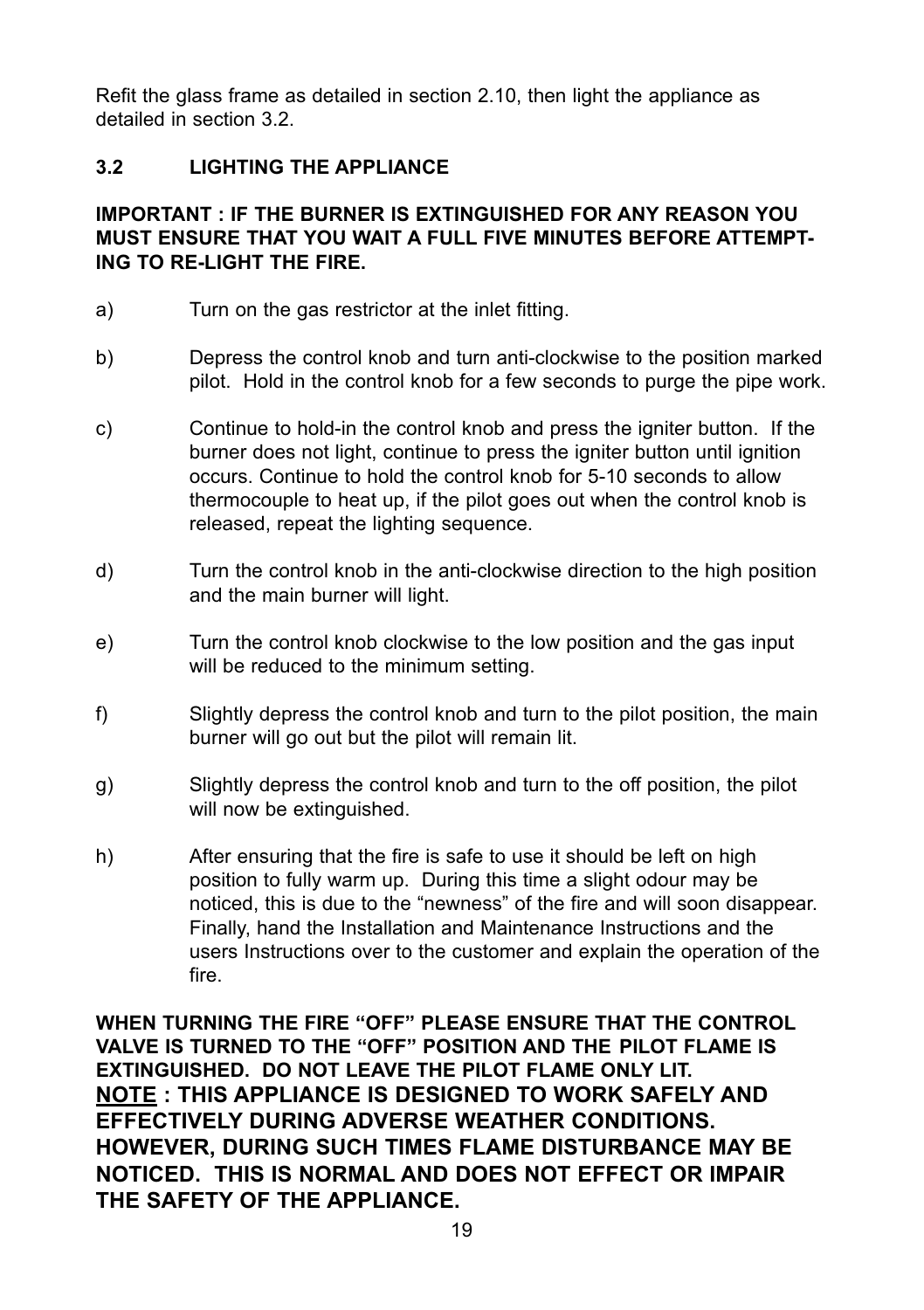# **SECTION 4 MAINTENANCE**

#### **Servicing Notes**

**Servicing should be carried out annually by a competent person such as a GAS SAFE registered engineer. It is a condition of Verine Fires guarantee schemes that this is carried out by a competent person i.e a GAS SAFE registered Engineer in accordance with these servicing notes** The condition of the coals should be checked and **if necessary the whole set should be replaced with a genuine replacement set.**

The burner assembly is designed to be removed as a complete unit for ease of access. **After any servicing work a gas tightness check must always be carried out.**

#### **4.1 Removing the burner assembly from the fire.**

- 4.1.1 Remove Ash-pan, Fret assembly & Trim from the front of the fire.
- 4.1.2 Isolate the gas supply, remove the glass frame as shown on page 17, then remove the 2 off fixing screws which hold the pilot shield in place.
- 4.1.3 Loosen the pilot pipe, disconnect the ignition lead from the electrode and disconnect the thermocouple from the pilot assembly.
- 4.1.4 Remove the 12 off fixing screws which hold the pilot mounting panel & control panel in place.
- 4.1.5 Lift the pilot panel upwards and away from the pilot pipe, taking care not to damage or misplace the pilot injector, which is contained within the pilot body.
- 4.1.6 Loosen the burner pipe, which is situated below the burner to the lefthand-side, from the bulkhead fitting.
- 4.1.7 Remove the 4 off fixing screws which attach the burner to the firebox via fixing brackets.

#### **4.2 Removing the Piezo Igniter**

- 4.2.1 Remove Ashpan, Fret assembly & Trim from the front of the fire.
- 4.2.2 Isolate the gas supply, remove the glass frame, then remove the 2 off fixing screws which hold the pilot shield in place.
- 4.2.3 Disconnect the pipe to the bulkhead fitting, which is located to the left hand side of the convection air aperture.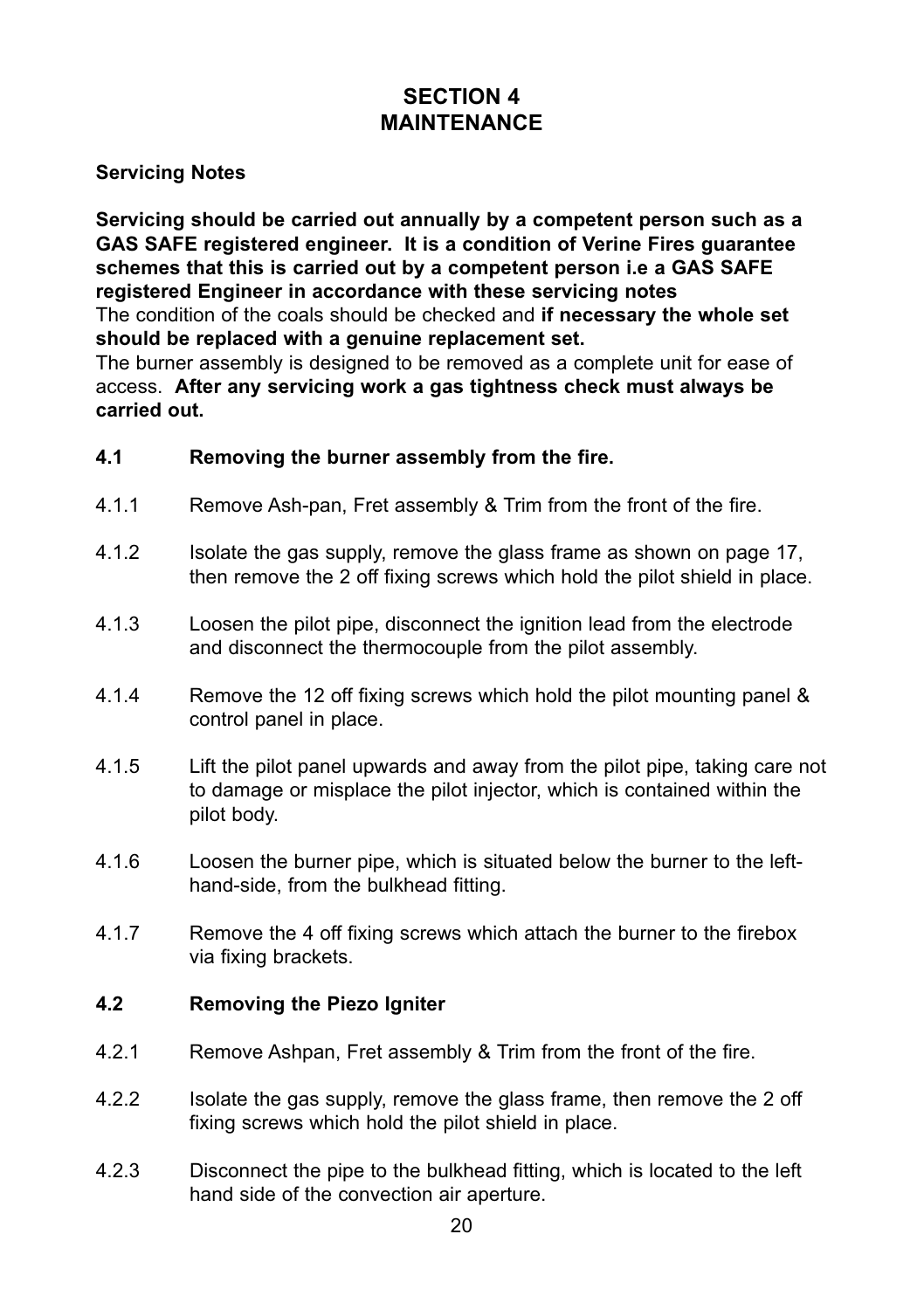- 4.2.4 Loosen the pilot pipe, disconnect the ignition lead from the electrode and disconnect the thermocouple from the pilot assembly.
- 4.2.5 Remove the 4 off fixing screws from the control panel.
- 4.2.6 Slide the control panel and gas train forwards, to the left.
- 4.2.7 Disconnect the ignition lead from the piezo and unscrew the retaining nut on the rear of the control panel. Withdraw the piezo from the front of the control panel. Re-assemble in reverse order and carry out a gas soundness test.

#### **4.3 Removing the Control Valve from the fire.**

- 4.3.1 Remove Ash-pan, Fret assembly & Trim from the front of the fire.
- 4.3.2 Isolate the gas supply, remove the glass frame, then remove the 2 off fixing screws which hold the pilot shield in place.
- 4.3.3 Disconnect the pipe to the bulkhead fitting, which is located to the left hand side of the convection air aperture.
- 4.3.4 Loosen the pilot pipe, disconnect the ignition lead from the electrode and disconnect the thermocouple from the pilot assembly.
- 4.3.5 Remove the 2 off fixing screws from the base of the control panel.
- 4.3.6 Slide the control panel and gas train forwards, to the left.
- 4.3.7 Loosen and remove the three gas pipe retaining nuts from the control valve and release the ends of the gas pipes from the control valve body. Loosen and remove the thermocouple securing nut from the end of the control tap.
- 4.3.8 Unscrew the control valve locknut from the front of the control panel and remove the control valve. We do not recommend re-greasing or servicing of control valves. Defective valves should be replaced with a genuine replacement of the correct type.
- 4.3.9 To refit a control tap, re-assemble in the reverse order noting that the control tap locates on a flat in the control panel. Carry out a gas tightness test after re-assembly.

#### **4.4 Removing the Pilot Assembly**

- 4.4.1 Remove Ash-pan, Fret assembly & Trim from the front of the fire.
- 4.4.2 Isolate the gas supply, remove the glass frame as shown on page 17, then remove the 2 off fixing screws which hold the pilot shield in place.